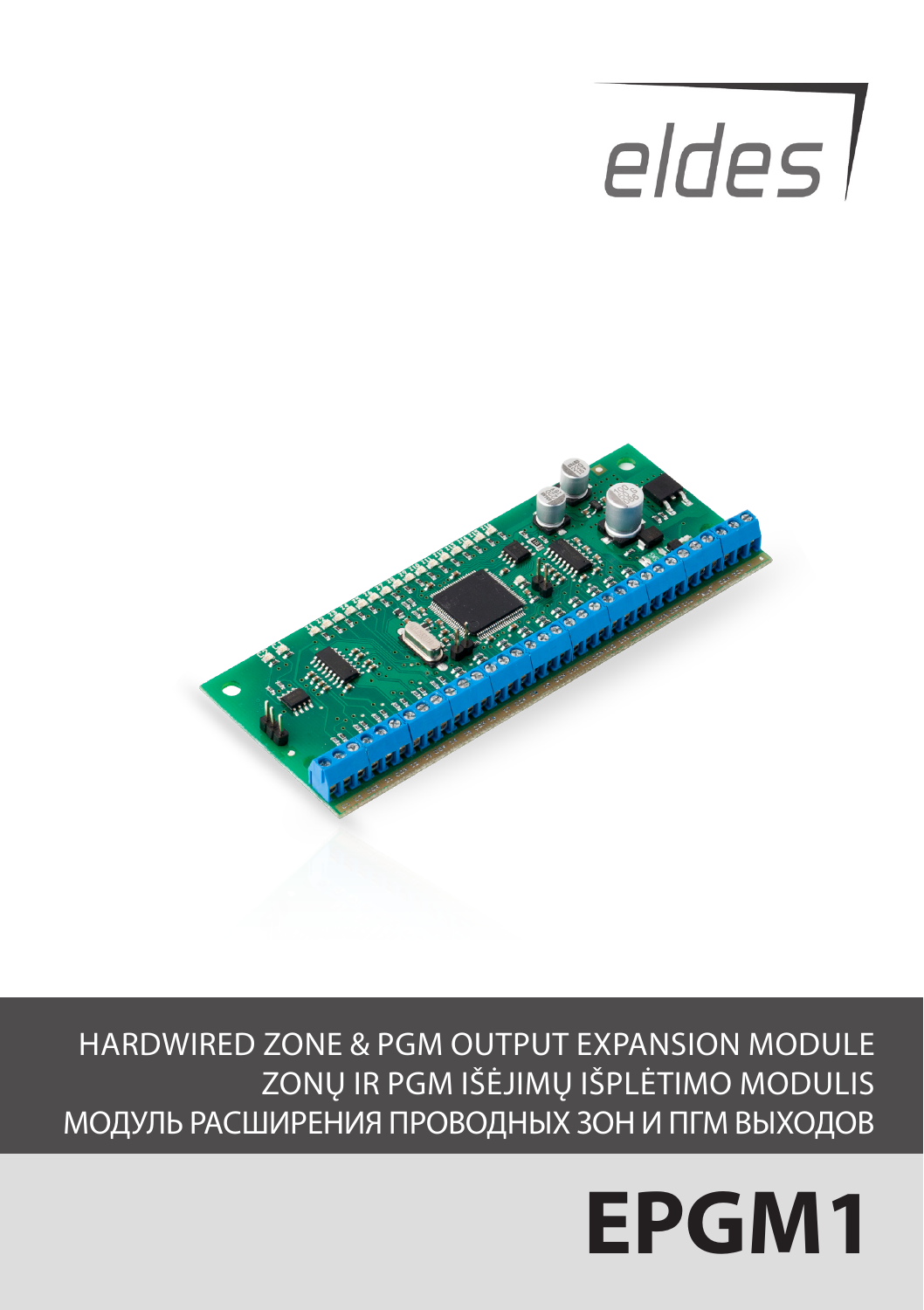#### **User manual v1.4**

#### **Compatible with:**

- ESIM264 v7.09.02 and up.
- ESIM364 all versions.

#### **Main features:**

- Hardwired zone expansion adding 16 additional zones per module.
- 2 PGM outputs per module for electrical appliance connection.

EPGM1 is a hardwired zone and PGM output expansion module intended for using with ELDES alarm systems. ESIM264 system supports 1 EPGM1 module, while ESIM364 - 2 EPGM1 modules.

## **1. Content of Pack**

## **2. Technical Specifications**

#### **2.1 Electrical & Mechanical Characteristics**

| Power Supply                          | 10-24V $\equiv$ 100mA max without auxiliary equipment.                             |
|---------------------------------------|------------------------------------------------------------------------------------|
| Number of Digital Inputs              | 16                                                                                 |
| Nominal Resistance                    | 5,6 $k\Omega$                                                                      |
| Number of PGM Outputs                 | $\overline{2}$                                                                     |
| PGM Output C1-C2 Circuit              | Open collector output.<br>$1R$ - OUT<br>Output is pulled to COM when<br>turned on. |
| Maximum Commuting PGM Output Values   | Voltage - 30V; current 250mA                                                       |
| AUX: Auxiliary Equipment Power Supply | $13,8V = 500$ mA max                                                               |
| <b>Dimensions</b>                     | 118 x 47 mm                                                                        |
| Range of Operating Temperatures       | $-20+55$ °C                                                                        |

#### **2.2 LED and Pin Functionality**

| C <sub>2</sub> , C <sub>1</sub> | PGM output C1, C2 status - on/off   |
|---------------------------------|-------------------------------------|
| $Z1 - Z16$                      | Zone Z1 - Z16 state - alarm/restore |
| <b>STATUS</b>                   | EPGM1 micro-controller status       |
| A0                              | EPGM1 module address pins           |
| A1                              | N/A                                 |
| A <sub>2</sub>                  | N/A                                 |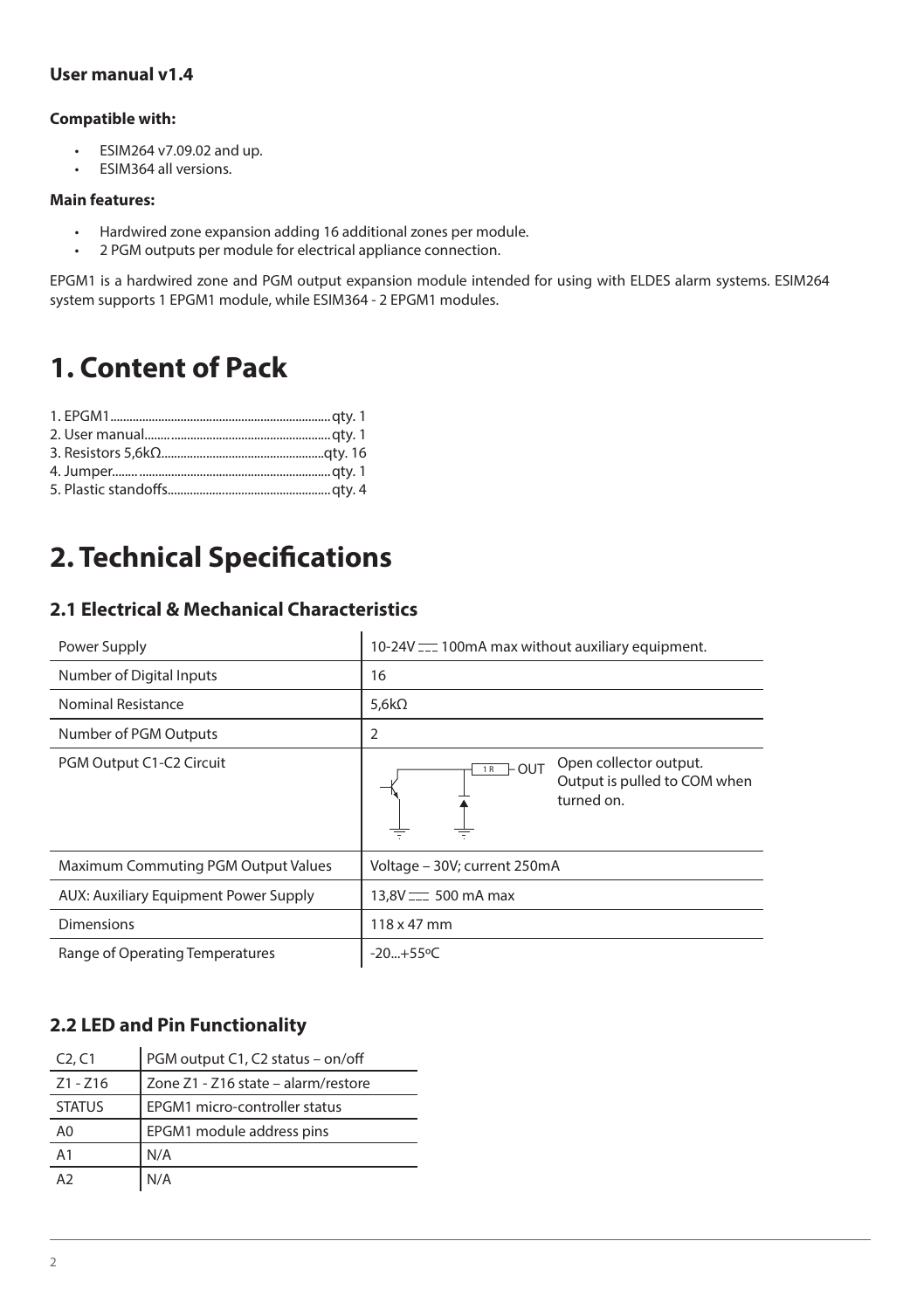#### **2.3 Connector Functionality**

| C1, C2     | PGM output terminals                                   |
|------------|--------------------------------------------------------|
| $Z1 - Z16$ | Security zone terminals                                |
| AUX-       | Negative power supply terminal for auxiliary equipment |
| $AUX+$     | Positive power supply terminal for auxiliary equipment |
|            | RS485 interface for communication (yellow wire)        |
| G          | RS485 interface for communication (green wire)         |
| COM        | Common terminal                                        |
| $DC+$      | Positive power supply terminal                         |

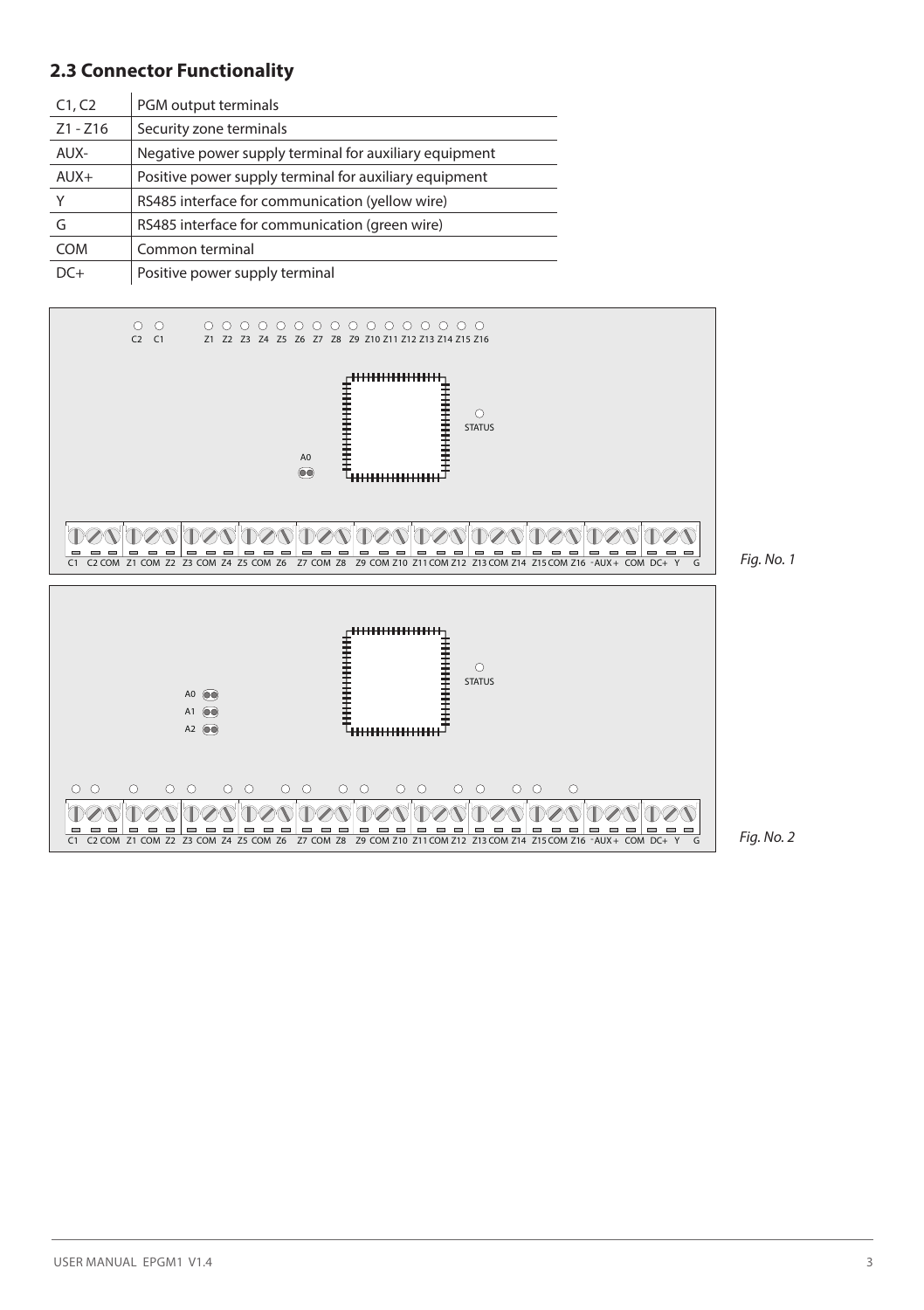

#### **2.4 EPGM1 Address**

ESIM364 system allows to connect up to 2 EPGM1 modules - each set under different address. The module address can be set by putting or removing the jumper from the A0 pins implemented in horizontal position (see Fig. No. 1 and 2). Jumper combinations for different EPGM1 module address configuration are indicated in the table below.

#### **Address Configuration**

| Jumper position   | <b>Address</b> |  |
|-------------------|----------------|--|
| $\circledcirc$ AO | Module 1       |  |
| DA (              | Module 2       |  |

## **3. Installation**

- 1. Disconnect ESIM264/ESIM364 alarm system main power supply and backup battery.
- 2. Connect EPGM1 **DC+** terminal to ESIM264/ESIM364 **AUX+** terminal, EPGM1 **COM** terminal to ESIM264/ESIM364 AUXterminal, EPGM1 **Y** and **G** termianls must be connected to ESIM264/ESIM364 **Y** and **G** terminals respectively (see Fig. No.  $2)$
- 3. Connect the resistors and sensors to EPGM1 module according to the selected zone connection **Type 1, Type 2** or **Type 3** (see ELDES alarm system installation manual). If ATZ mode is enabled, please connect the resistors and sensors according to zone connection **Type 1** or **Type 2**.
- 4. For ESIM364 users ONLY if connecting 2 EPGM1 modules, set the EPGM1 module address by putting or removing the jumper from the A0 pins (see **2.4. EPGM1 Address**).
- 5. Power up ESIM264/ESIM364 system.
- 6. Upon successful startup indicator **STATUS** should be blinking indicating successful EPGM1 operation.
- 7. EPGM1 is ready for use with ESIM264/ESIM364 alarm system.

**NOTE:** ATZ mode is not supported by EPGM1 zones.

**NOTE:** When ATZ mode is disabled, all EPGM1 zones must be wired in accordance with zone connection type set up in the system software-wise i.e. **Type 1, Type 2** or **Type 3**. If ATZ mode is enabled, EPGM1 zones can be wired in accordance with **Type 1** or **Type 2** only (mixed combination of these two zone connection types is permitted), regardless of the set up zone connection type in the system.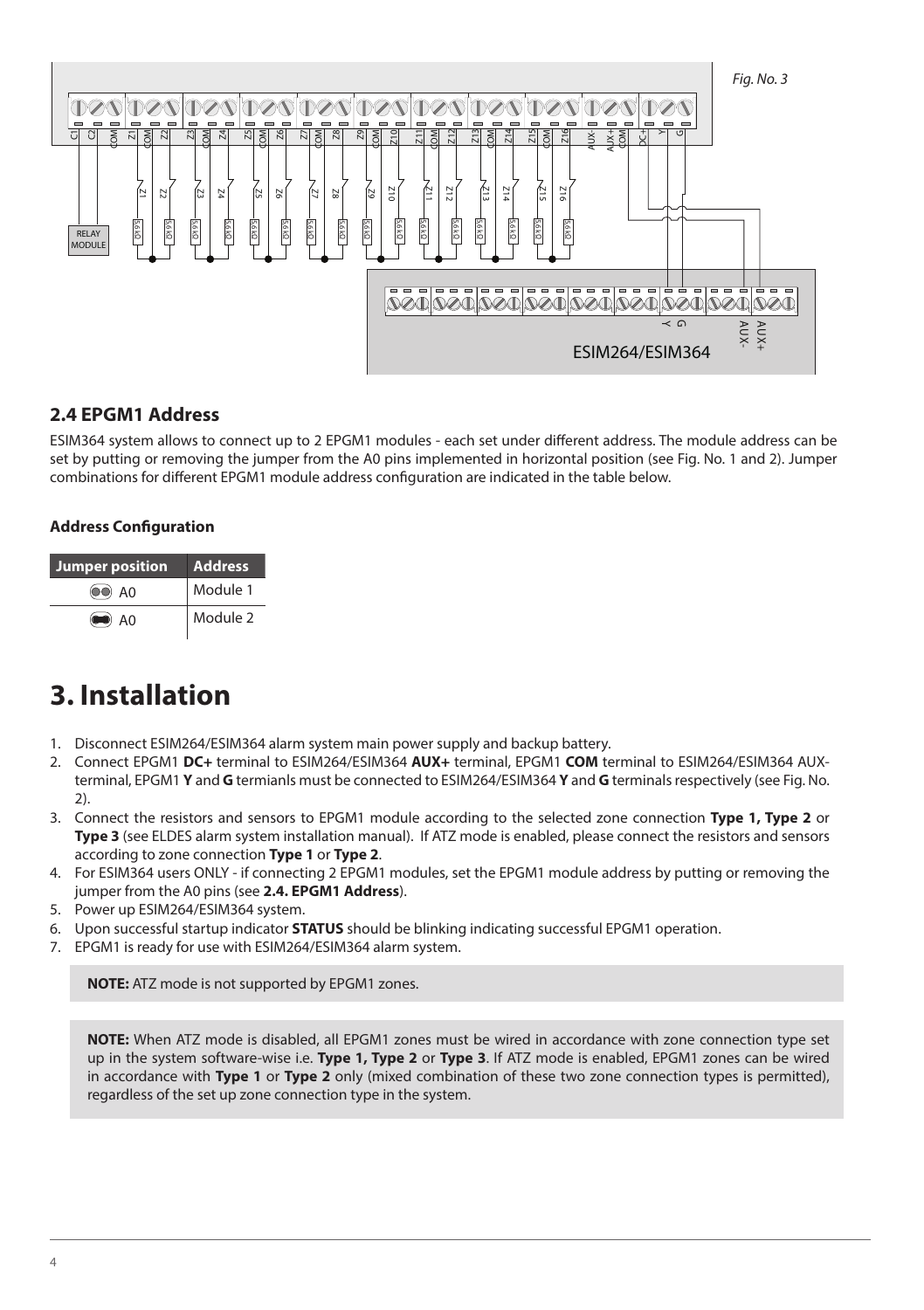## **4. Limited Liability**

The buyer must agree that the system will reduce the risk of fire, theft, burglary or other dangers but does not guarantee against such events. "ELDES UAB" will not take any responsibility regarding personal or property or revenue loss while using the system. "ELDES UAB" liability according to local laws does not exceed value of the purchased system. "ELDES UAB" is not affiliated with any of the Internet providers therefore is not responsible for the quality of Internet service.

#### **Manufacturer Warranty**

This device carries a 24-month warranty by the manufacturer "ELDES UAB". Warranty period starts from the day the system has been purchased by the end user. The warranty is valid only if the system has been used as intended, following all guidelines listed in the manual and within specified operating conditions. Receipt must be kept as a proof of purchase date. The warranty is voided if the system has been exposed to mechanical impact, chemicals, high humidity, fluids, corrosive and hazardous environment or other force majeure factors.

#### **Safety instructions**

Please read and follow these safety guidelines in order to maintain safety of operators and people around:

- DO NOT use the system where it can be interfere with other devices and cause any potential danger.
- DO NOT use the system with medical devices.
- DO NOT use the system in hazardous environment.
- DO NOT expose the system to high humidity, chemical environment or mechanical impacts.
- DO NOT attempt to personally repair the system.

Main power and backup battery of ELDES alarm system must be disconnected before any installation or tuning work starts. The system installation or maintenance must not be done during stormy conditions.

EPGM1 is fully turned off by disconnecting 2-pole switch device of the main power supply and backup battery of ELDES alarm system.



The WEEE (Waste Electrical and Electronic Equipment) marking on this product (see left) or its documentation indicates that the product must not be disposed of together with household waste. To prevent possible harm to human health and/or the environment, the product must be disposed on in an approved and environmentally safe recycling process. For further information on how to dispose of this product correctly, contact the system supplier, or the local authority responsible for waste disposal in your area.

Copyright © "ELDES UAB", 2013. All rights reserved

It is not allowed to copy and distribute information in this document or pass to a third party without advanced written authorization by "ELDES UAB". "ELDES UAB" reserves the right to update or modify this document and/or related products without a warning. Hereby, "ELDES UAB" declares that hardwired zone & PGM output expansion module EPGM1 is in compliance with the essential requirements and other relevant provisions of Directive 1999/5/EC. The declaration of conformity may be consulted at www.eldes.lt

CE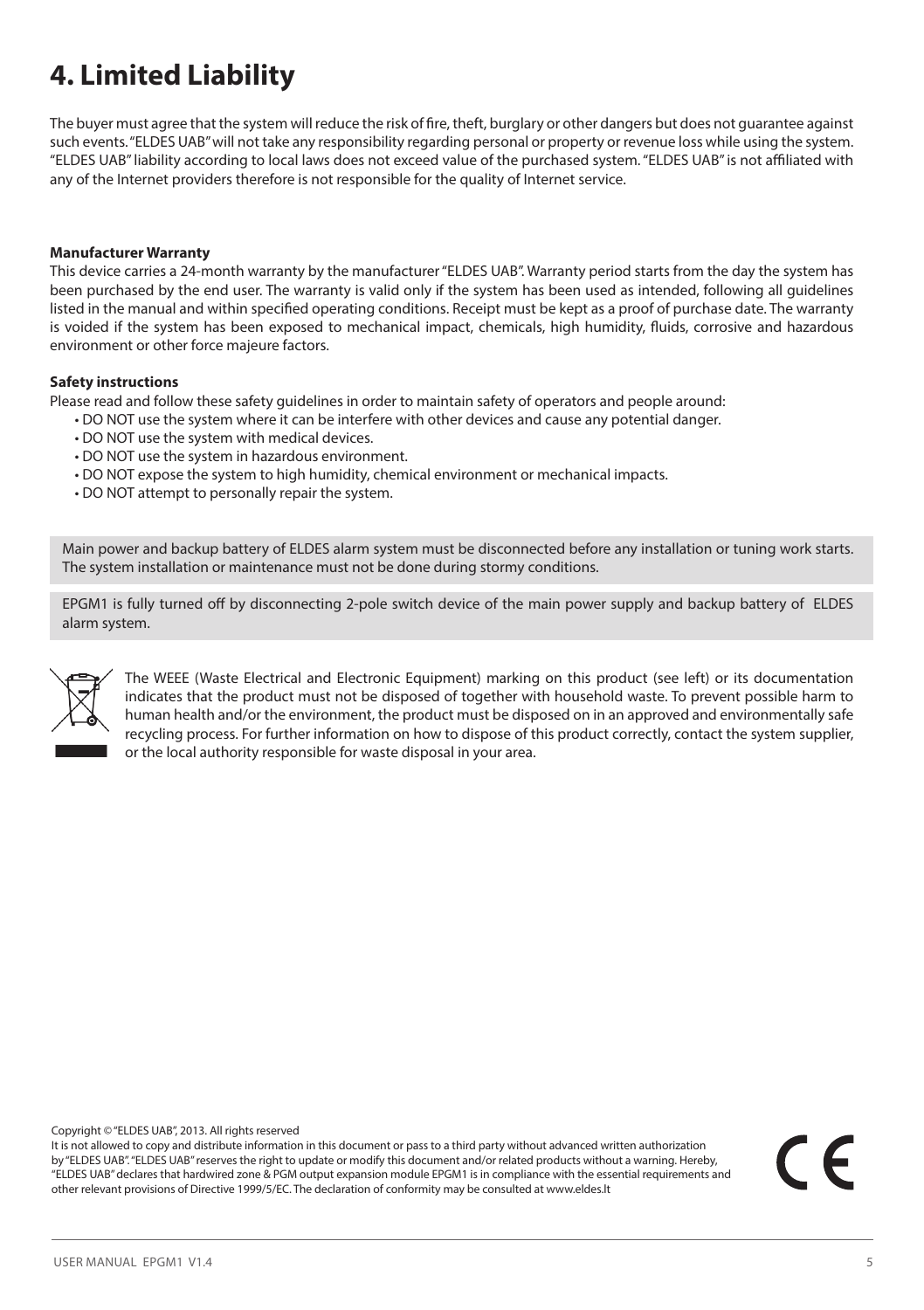#### **Vartotojo vadovas 1.4**

#### **Suderinama su:**

- ESIM264 v7.09.02 ir vėlesne.
- ESIM364 visomis versijomis.

#### **Pagrindinės savybės:**

- Laidinių zonų skaičiaus išplėtimas, papildant sistemą 16 papildomų zonų su vienu moduliu.<br>• 2 PGM išėjimai modulvie elektros prietaisu prijungimui.
- 2 PGM išėjimai modulyje elektros prietaisų prijungimui.

EPGM1 yra laidinių zonų ir PGM išėjimų išplėtimo modulis, skirtas naudojimui su ELDES apsaugos sistemomis. ESIM264 sistema palaiko1 EPGM1 modulį, ESIM364 - 2 EPGM1 modulius.

## **1. Pakuotės sudėtis**

## **2. Techninė specifikacija**

#### **2.1 Elektrinės ir mechaninės charakteristikos**

| Maitinimas                                       | 10-24V = 100mA maks. be išorinių įrenginių (AUX).                                                              |
|--------------------------------------------------|----------------------------------------------------------------------------------------------------------------|
| Zonų skaičius                                    | 16                                                                                                             |
| Apkrovos varža                                   | 5,6 $k\Omega$                                                                                                  |
| PGM išėjimų skaičius                             | 2                                                                                                              |
| PGM išėjimų C1 - C2 schema                       | Atviro kolektoriaus PGM išėjimas.<br>⊤- out<br>1 R<br>PGM išėjimas sujungiamas su<br>COM, kuomet yra jjungtas. |
| Maksimalios komutuojamos PGM išėjimų<br>reikšmės | Itampa - 30V; srovė 250mA                                                                                      |
| Išorinių įrenginių (AUX) maitinimo įtampa        | 13,8V === 500 mA maks.                                                                                         |
| Matmenys                                         | 118 x 47 mm                                                                                                    |
| Darbo temperatūros diapazonas                    | $-20+55$ °C                                                                                                    |

#### **2.2 LED indikatorių paskirtis**

| $C2$ , $C1$   | PGM išėjimų C1, C2 būsena – jjungta/išjungta |
|---------------|----------------------------------------------|
| Z1 - Z16      | Zonų Z1 - Z16 būklė – pažeista/atstatyta     |
| <b>STATUS</b> | EPGM1 mikroprocesoriaus būsena               |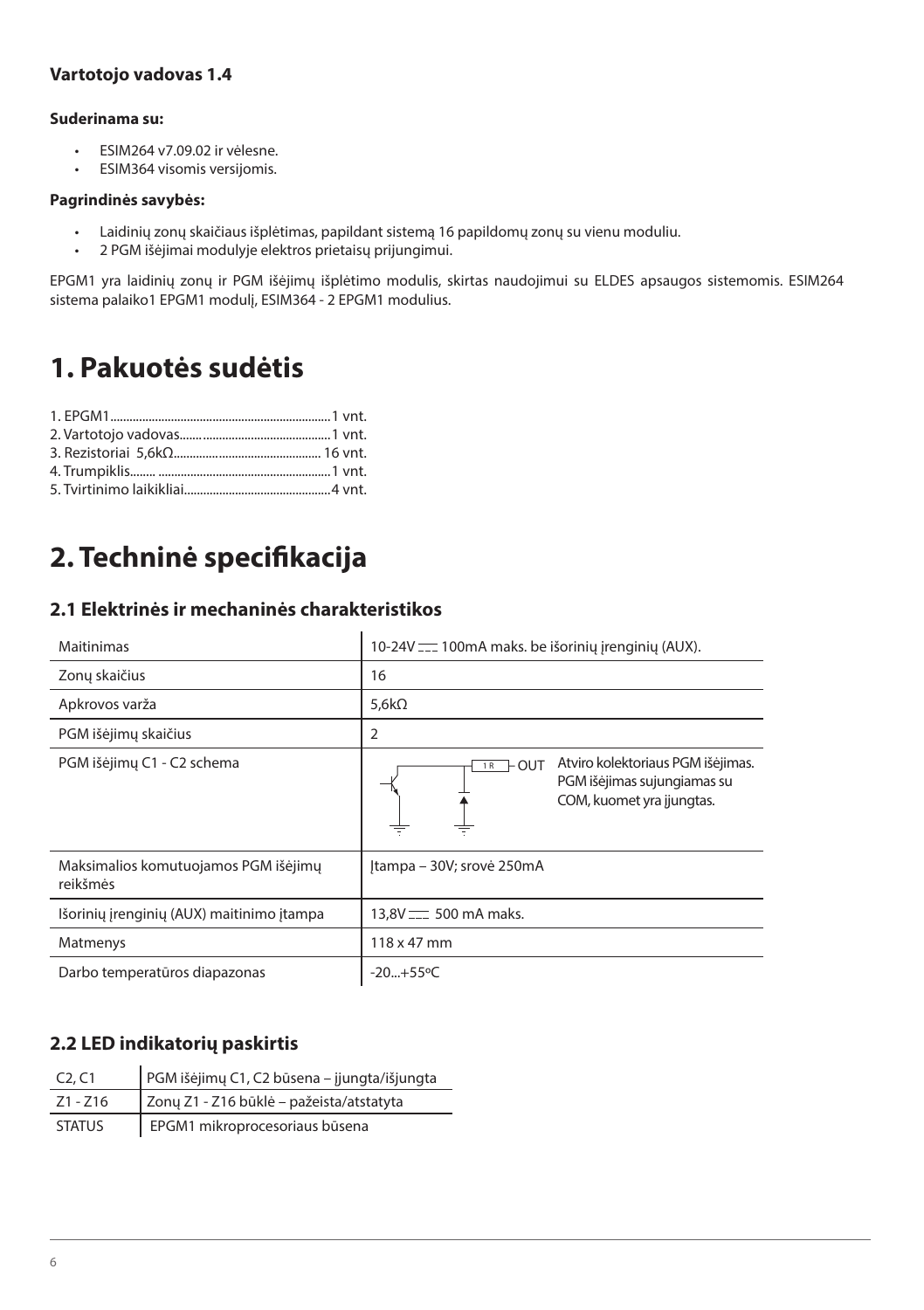#### **2.3 Kontaktų paskirtis**

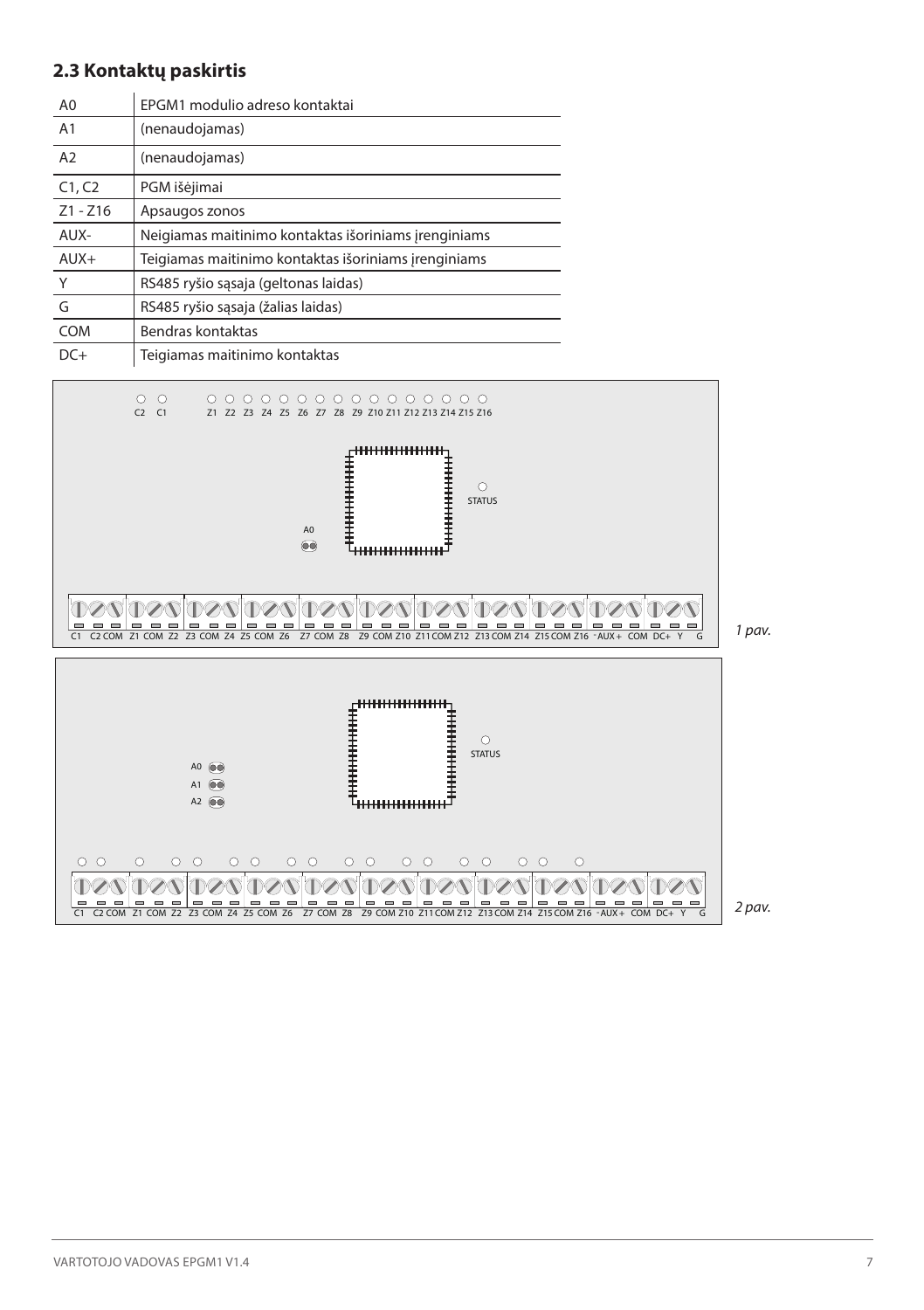

#### **2.4 EPGM1 adresas**

ESIM364 sistema suteikia galimybę prijungti iki 2 EPGM1 modulių, sukonfigūruotų skirtingu adresu. EPGM1 adresas yra nustatomas trumpikliu, sujungiant A0 kontaktus ((žr. 1 ir 2 pav.)). Galimos trumpiklio padėtys, modulio adreso nustatymui, pateiktos žemiau esančioje lentelėje.

#### **Adreso konfigūrvimas**

| Trumpiklio padėtis | Adresas   |
|--------------------|-----------|
| $\circledcirc$ AO  | Modulis 1 |
| $\bullet$ AO       | Modulis 2 |

## **3. Instaliavimas**

- 1. Išjunkite ESIM264/ESIM364 pagrindinį maitinimą ir rezervinę bateriją.
- 2. Prijunkite EPGM1 kontaktus prie ESIM264/ESIM364 apsaugos sistemos kontaktų atitinkamai **DC+** prie **AUX+**, **COM** prie **AUX**, **Y** prie **Y**, **G** prie **G** (žr. 2 pav.).
- 3. Prijunkite rezistorius ir daviklius prie EPGM1 modulio pagal sistemoje nustatytą zonų jungimo **Tipą 1, Tipą 2** arba **Tipą 3** (išsamiau apie tai skaitykite ELDES apsaugos sistemos instaliavimo vadove). Įjungus ATZ režimą, rezistoriai ir davikliai gali būti jungiami tik pagal **Tipą 1** arba **Tipą 2.**
- 4. TIK ESIM364 vartotojams jungiant 2 EPGM1 modulius, nustatykite EPGM1 modulio adresą, trumpikliu sujungdami arba atjungdami A0 kontaktus (žr. **2.4. EPGM1 adresas**).
- 5. liunkite ESIM264/ESIM364 maitinima.
- 6. Sistemai sėkmingai startavus, EPGM1 LED indikatorius **STATUS** ims mirksėti.
- 7. EPGM1 paruoštas darbui su ESIM264/ESIM364 apsaugos sistema.

**PASTABA:** EPGM1 zonos nepalaiko ATZ režimo.

**PASTABA:** Kai ATZ režimas išjungtas, visos EPGM1 zonos privalo būti sujungtos pagal zonos jungimo tipą, programiškai nustatytą sistemoje t.y. **Tipas 1, Tipas 2** arba **Tipas 3.** Įjungus ATZ režimą, EPGM1 zonos gali būti jungiamos tik pagal **Tipą 1** arba **Tipą 2** (mišri šių zonos jungimo tipų kombinacija yra leistina), nepaisant sistemoje nustatyto zonos jungimo tipo.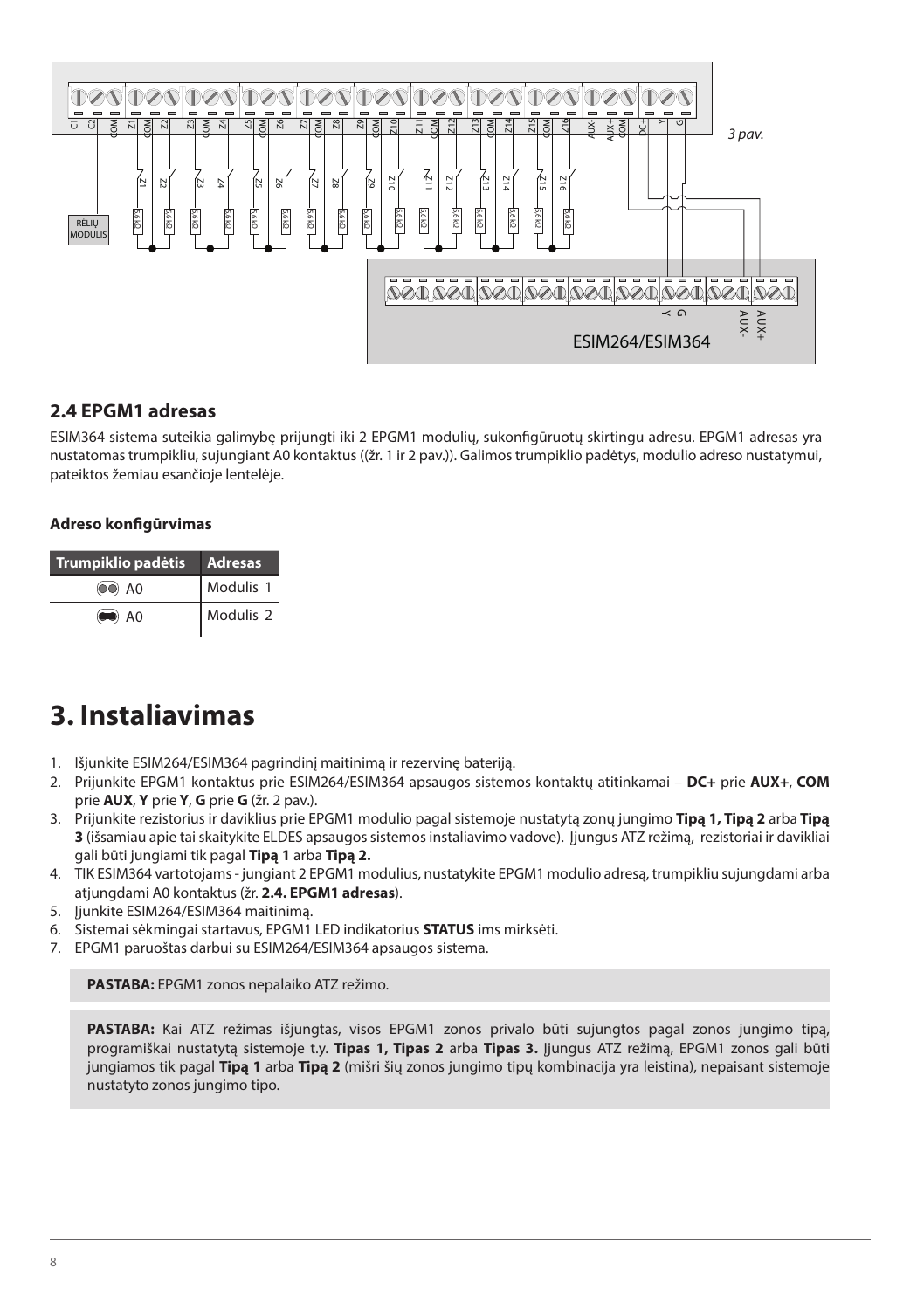## **4. Atsakomybės ribojimas**

Pirkėjas sutinka, kad sistema sumažina gaisro, plėšimo, vagystės ar kitą riziką, tačiau tai nėra draudimas ar garantija, kad paminėti veiksniai neįvyks, bei nebus asmenų sužeidimų, ar turto praradimo, ar sunaikinimo atvejų. UAB "ELDES" neprisiima jokios atsakomybės už tiesioginę ar netiesioginę žalą ar nuostolius, taip pat negautas pajamas, naudojantis sistema. UAB "ELDES" atsakomybė, kiek tai leidžia galiojantys įstatymai, neviršija produkto įsigijimo kainos. Korinio ryšio paslaugas teikiantys GSM operatoriai nėra susiję su UAB "ELDES" bendrove. Todėl bendrovė neprisiima jokios atsakomybės už tinklo paslaugas, jo aprėptį bei funkcionavimą.

#### **Garantinis laikotarpis**

UAB "ELDES" suteikia įsigytam produktui 24 mėn. garantiją. Garantinis laikotarpis pradedamas skaičiuoti nuo produkto pardavimo pirmam galutiniam vartotojui datos. Garantija taikoma tik jei sistema buvo naudota pagal paskirtį, laikantis visų instaliavimo vadovo instrukcijų, bei techninėje specifikacijoje nustatytų sąlygų ir maksimalių leistinų reikšmių. Pardavimo data laikoma čekio, sąskaitos ar kito pardavimo dokumento data. Garantija taikoma tik kartu su paminėtais dokumentais pateikus užpildytą garantinį kvitą. Garantija netaikoma, jei sistema buvo paveikta mechaniškai, cheminių medžiagų, drėgmės, korozijos, skysčių, ekstremalių aplinkos veiksnių ar kitokių force majeure aplinkybių.

#### **Saugos informacija**

Kad užtikrinti Jūsų ir aplinkinių saugumą, prašome perskaityti šias taisykles bei laikytis visų instrukcijų ir nurodymų:

- NENAUDOKITE sistemos ten, kur ji gali sukelti trikdžius.
- NENAUDOKITE sistemos prie medicininės aparatūros ar prietaisų, jei to reikalauja instrukcijos.
- NENAUDOKITE sistemos sprogioje aplinkoje.
- Sistema NĖRA atspari drėgmei, cheminei aplinkai, bei mechaniniams poveikiams.
- NEMONTUOKITE sistemos patys.

Prieš pradedant montavimo ar derinimo darbus privaloma atjungti ELDES apsaugos sistemos pagrindinį įrenginio maitinimą ir rezervinę bateriją. Draudžiama atlikti sistemos instaliavimo ir derinimo darbus žaibavimo metu.

EPGM1 įrenginio pilnas išjungimas atliekamas išjungus ELDES apsaugos sistemos išorinį elektros maitinimo šaltinio dvipolį atiungimo įtaisą ir atiungus rezervinės baterijos jungtį.



Pagal WEEE direktyvą, perbrauktos šiukšlių dėžės su ratais ženklas reiškia, kad nebetinkamą naudoti gaminį Europos Sąjungoje reikia atiduoti perdirbti atskirai nuo kitų atliekų. Siekiant apsaugoti žmonių sveikatą ir aplinką nuo galimos žalos, gaminys privalo būti perdirbtas patvirtintu ir aplinkai saugiu perdirbimo proceso metu. Dėl išsamesnės informacijos apie teisingą gaminio perdirbimą, prašome kreiptis į sistemos teikėją arba įstaigą, atsakingą už atliekų perdirbimą Jūsų gyvenamojoje vietoje.

Copyright © UAB "ELDES", 2013. Visos teisės saugomos

Draudžiama kopijuoti, kaupti ar perduoti tretiesiems asmenims, šiame dokumente esančią informaciją, ar bet kokią dokumento dalį be išankstinio raštiško UAB ELDES" sutikimo. UAB ELDES" pasilieka teisę be išankstinio įspėjimo tobulinti ar keisti bet kuriuos dokumente paminėtus gaminius, taip pat patį dokumentą. Šiuo dokumentu UAB "ELDES" deklaruoja, kad zonų ir PGM išėjimų išplėtimo modulis EPGM1 atitinka esminius reikalavimus ir kitas 1999/5/EC direktyvos nuostatas. Sistemos atitikties deklaraciją galite rasti šiame tinklalapyje: www.eldes.lt

CE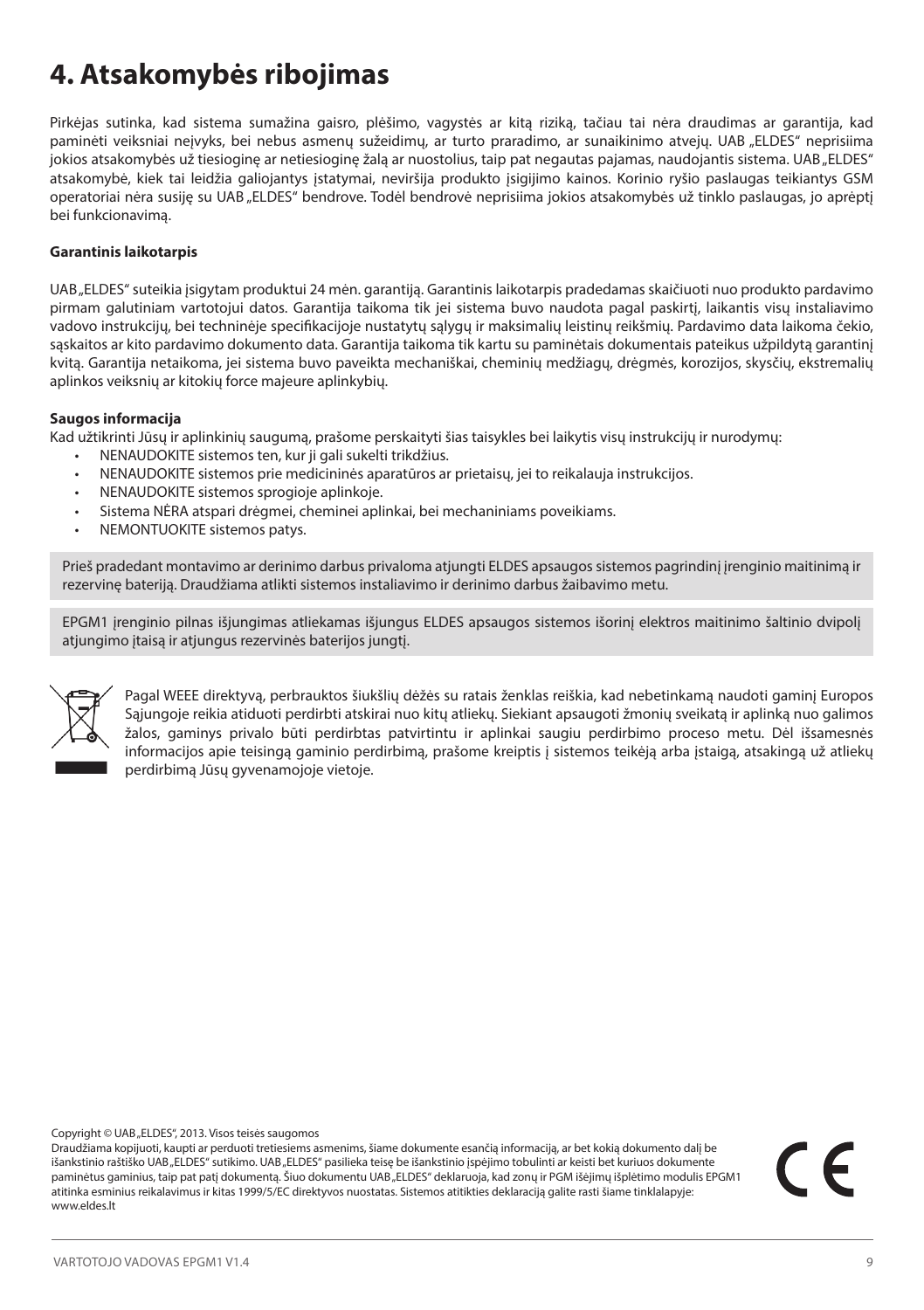#### **Руководство Пользователя v1.4**

#### **Совместимо с системами:**

- ESIM264 версии 7.09.02 и выше.
- ESIM364 все версии.

#### **Главные функции EPGM1:**

- Добавление 16 дополнительных проводных зон
- 2 программируемых выхода для подключения электроприборов

EPGM1 модуль расширения проводных зон и ПГМ выходов предназначен для использования с охранными системами ELDES. Система ESIM264 поддерживает 1 модуль EPGM1, в то время как система ESIM364 поддерживает до 2 модулей EPGM1.

## **1. Состав упаковки**

| 2. ЕРGM1 руководство пользователя1шт. |
|---------------------------------------|
|                                       |
|                                       |
|                                       |
|                                       |

## **2. Технические характеристики**

#### **2.1 Электрические и механические характеристики**

| Напряжение питания                               | 10-24В — 100мА макс. без вспомогательного<br>оборудования                              |
|--------------------------------------------------|----------------------------------------------------------------------------------------|
| Кол-во цифровых входов                           | 16                                                                                     |
| Сопротивление нагрузки входа                     | 5,6 $k\Omega$                                                                          |
| Кол-во ПГМ выходов                               | $\overline{2}$                                                                         |
| Схема ПГМ выхода С1-С4                           | Выход открытого<br>$1R$ - OUT<br>коллектора.<br>Включенный выход<br>соединён<br>c COM. |
| Максимально коммутируемые значения выхода        | Ток - 250мА, напряжение - 30В                                                          |
| Напряжение питания вспомогательного оборудования | 13,8В  500 мА макс.                                                                    |
| Габариты                                         | 118 x 47 MM                                                                            |
| Диапазон рабочих температур                      | $-20+55^{\circ}C$                                                                      |

#### **2.2 Назначение контактов и индикаторов LED**

| C <sub>2</sub> , C <sub>1</sub> | Состояние ПГМ выхода С1,С2 - вкл/выкл    |
|---------------------------------|------------------------------------------|
| $Z1 - Z16$                      | Состояние зон Z1-Z16 - постановка/снятие |
| <b>STATUS</b>                   | Состояние микроконтроллера EPGM1         |
| A <sub>0</sub>                  | Контакты адреса модуля EPGM1             |
| A <sub>1</sub>                  | N/A                                      |
| A2                              | N/A                                      |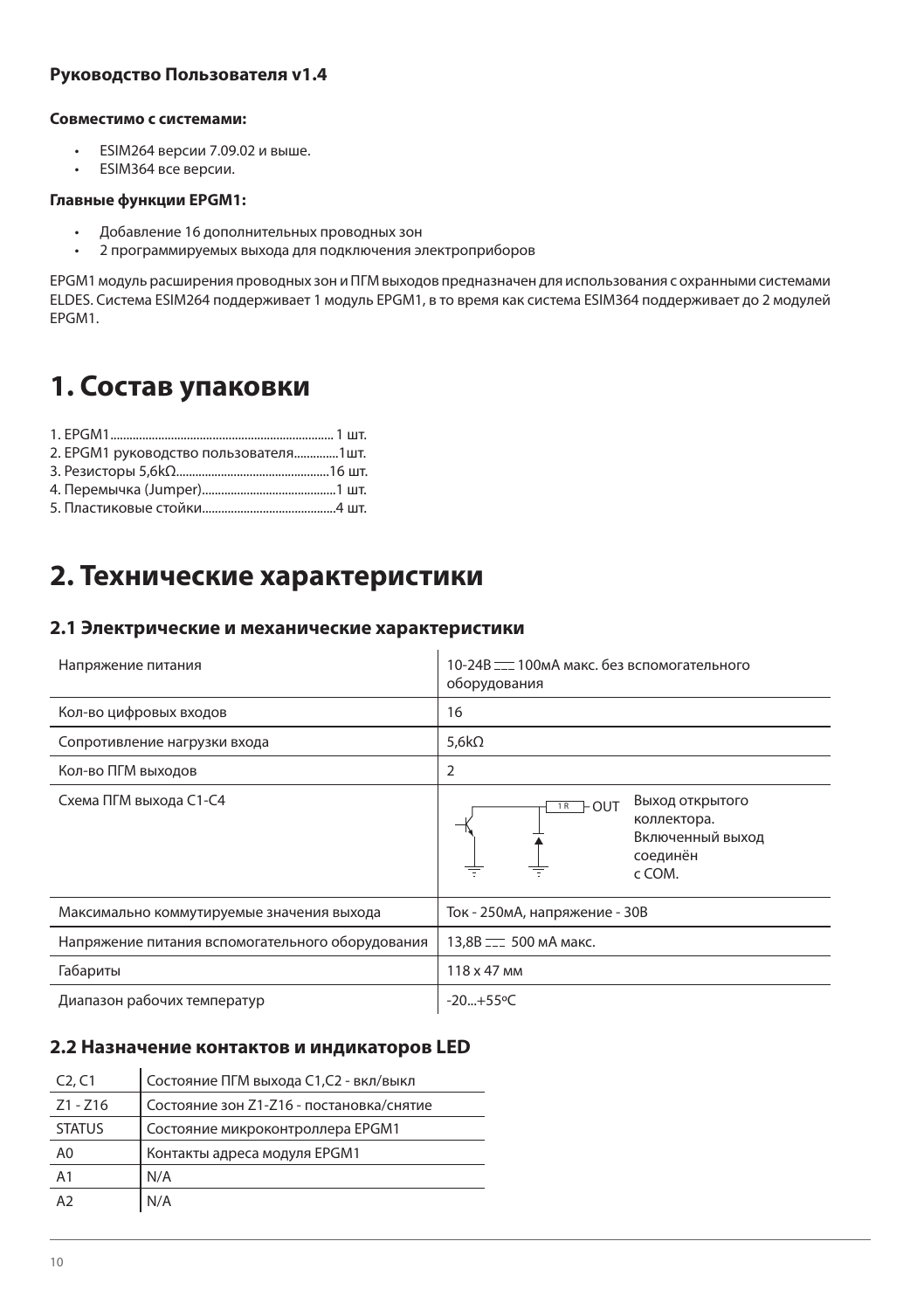#### **2.3 Назначение разъемов**

| C1, C2     | Контроллируемые выходы С1 и С2                     |
|------------|----------------------------------------------------|
| $Z1 - Z16$ | Входы охранных зон                                 |
| AUX-       | Отрицательное питание для дополнительных устройств |
| $AUX+$     | Положительное питание для дополнительных устройств |
| Υ          | Коммуникационный кабель RS485 (жёлтый)             |
| G          | Коммуникационный кабель RS485 (зелёный)            |
| <b>COM</b> | Общий контакт для источника питания                |
| $DC+$      | Положительный вход источника питания               |





РУКОВОДСТВО ПОЛЬЗОВАТЕЛЯ EPGM1 V1.4 11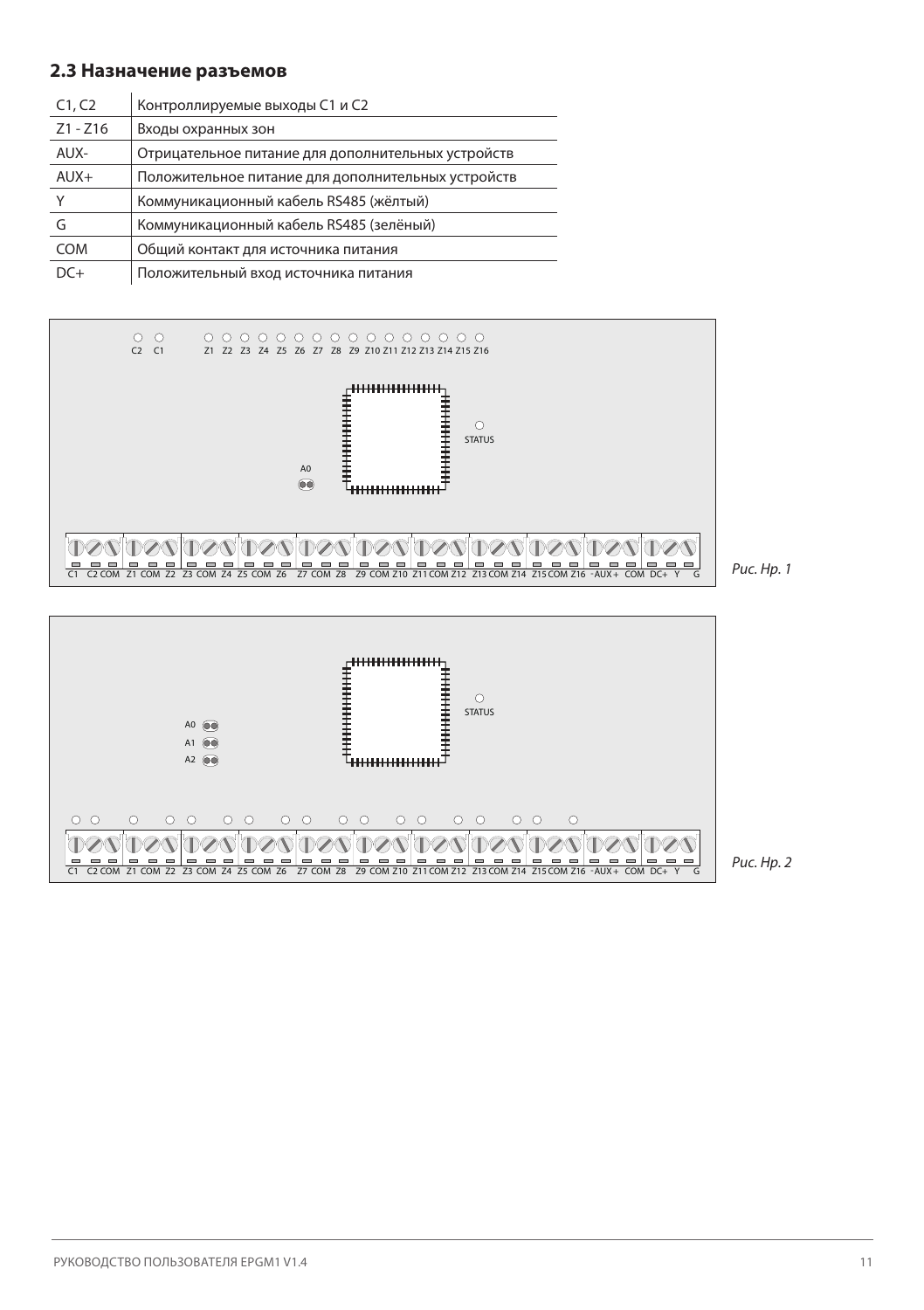

#### **2.4 Адрес EPGM1**

К системе ESIM364 можно подключить до 2 модулей EPGM1 - каждый с разным адресом. Адрес модуля можно указать установив или сняв перемычку с контактов A0 в горизонтальной позиции (см. Рис. Нр.1 и Нр.2). Комбинации перемычек для разлчных адресов модулей EPGM1 указаны в таблице ниже.

#### **Настройка адресов**

| Положение перемычки | Адрес    |
|---------------------|----------|
| $\circledcirc$ AO   | Модуль 1 |
| $\bullet$ AO        | Модуль 2 |

## **3. Установка**

- 1. Отсоедините основное питание и резервную батарею охранной системы ESIM264/364.
- 2. Подключите разъемы EPGM1 **DC+** к разъемам ESIM264/ESIM364 **AUX+**, разъемы EPGM1 **COM** к разъемам ESIM264/ ESIM364 **AUX-**, а разъемы EPGM1 **Y** и **G** должны быть подключены к разъемам 264/ESIM364 **Y** и **G** соответственно (см. рис. № 2).
- 3. Подключите резисторы и сенсоры к модулю EPGM1 согласно установленному в системе типу подключения зон - **Тип1, Тип2** или **Тип3** (см. руководство по установке охранных систем ELDES). При включении режима ATZ, резисторы и датчики следует подключать только согласно **Типу1** и **Типу2.**
- 4. ТОЛЬКО для пользователей EPGM1 ри подключении двух модулей, установите адрес модуля установив или сняв перемычку с контактов A0(см. **2.4 Адрес EPGM1**).
- 5. Подключите питание к системе ESIM264/ESIM364
- 6. После включения, должен мигать LED ндикатор **STATUS**, обозначающий исправную работу EPGM1.
- 7. Система EPGM1 готова к работе с охранной системой ESIM264/364.

**ПРИМЕЧАНИЕ:** Режим ATZ НЕ поддерживается зонами EPGM1

**ПРИМЕЧАНИЕ:** Когда режим ATZ отключен, все зоны EPGM1 следует подключать согласно типу подключения, запрограммированому в системе т.е. **Тип1, Тип2** или **Тип3.** При включении режима ATZ, резисторы и датчики следует подключать только согласно **Типу1** и **Типу2** (допускается смешанная комбинация данных типов подключения), независимо от типа подключения зон, установленного в системе.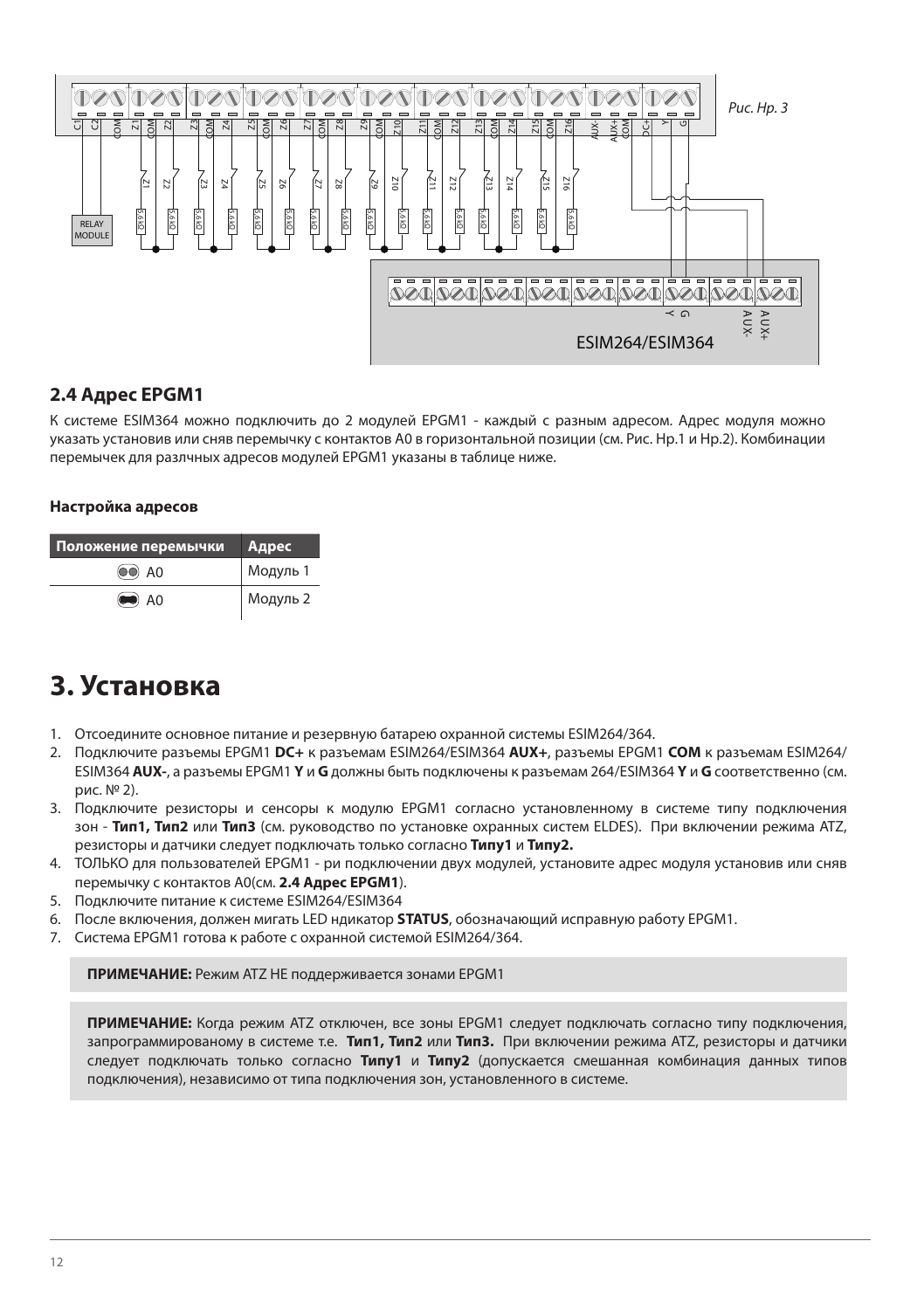## **4. Ограничение ответственности**

Покупатель должен согласиться, что система уменьшает риск возникновения пожара, воровства, кражи и других опасностей, но не гарантирует невозникновение таких событий. "ELDES UAB" не берёт на себя ответственность за прямой или косвенный вред или ущерб, а также за упущенную выгоду из-за использования системы. "ELDES UAB" несет ответственность согласно местным законам в пределах стоимости системы. "ELDES UAB" не связан ни с одним из поставщиков услуг сотовой связи, поэтому не несет ответственность за качество услуг сотовой связи.

#### **Гарантия производителя**

"ELDES UAB" даёт гарантию 24 месяца на приобретенный продукт. Гарантийный срок начинается со дня покупки продукта. Гарантия действует в том случае, если система использовалась по назначению (соблюдались все указания, описанные в руководстве по эксплуатации и в технической документации продукта). Датой продажи считается дата на чеке или другом документе, подтверждающем факт продажи товара. Гарантия недействительна, если система была повреждена механически, химически, от влаги, корозии, от экстремальной окружающей среды или в случае форсмажорных обстоятельств.

#### **Информация по безопасности**

Чтобы гарантировать вашу безопасность и безопасность окружающих, прочтите эти правила, и соблюдайте все указания и инструкции по монтажу, указанные в данном руководстве:

- Не использовать систему там, где она может создать помехи или угрозу.
- Не монтировать систему возле медицинcких приборов и аппаратуры, если инструкции такой аппаратуры это не

разрешают.

- Не использовать систему в местах, где может произойти взрыв.
- Система не защищена от влаги, химических и механических воздействий.
- Не ремонтируйте систему сами.

Перед тем, как начать работы по установке или монтажу, необходимо отключить питание устройства. Запрещается прикасаться к прибору или проводить работы во время молнии.

Полное отключение прибора выполняется отключив внешнее двухполярное устройство, источника электропитания или другой связанный прибор от которого питается система.



По директивам WEEE перечёркнутый мусорный ящик с колёсами обозначает, что изделие, неподходящие для употребления, в Евро Союзе надо сдавать на переработку отдельно от остального мусора.

Copyright © "ELDES UAB", 2013. Все права охраняются

Запрещается копировать, накапливать или передавать информацию, находящуюся в этом документе, третьим лицам без заранее согласованного писменного согласия "ELDES UAB". "ELDES UAB" оставляет за собой права усовершенствовать или менять любые в документе описанные изделия, а также и сам документ без предупрждения заранее. "ELDES UAB" декларирует, что данная беспроводная светодиодная клавиатура EKB3W соответствует основным требованиям директивы 1999/5/EC. Ее декларацию соответствия можно найти на данной страничке www.eldes.lt

 $\epsilon$